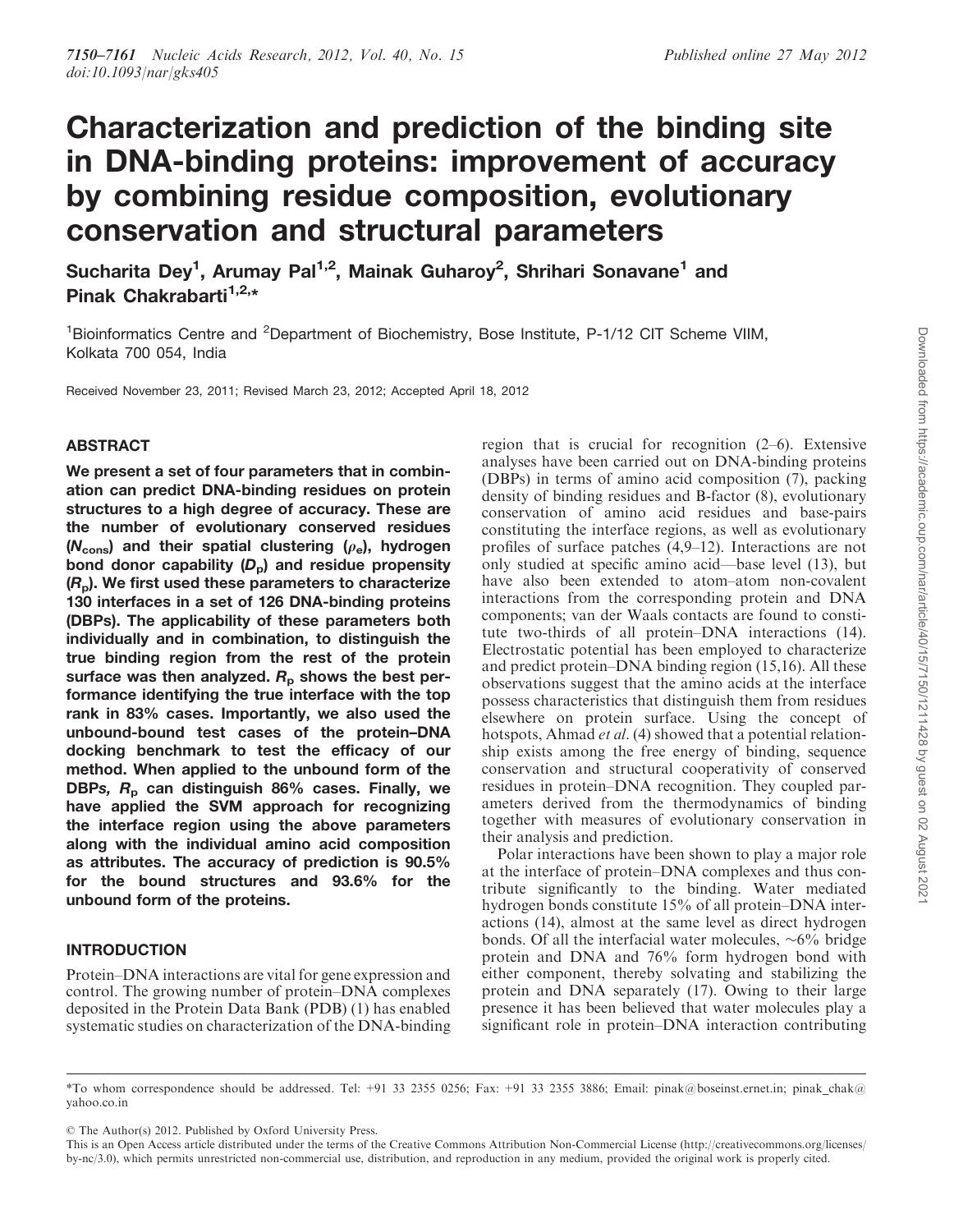to the binding affinity, but its role in binding specificity is largely unknown (18–20).

Apart from the features mentioned above even nonspecific DNA–protein interaction modes exhibit some similarity to specific DNA–protein-binding modes, and this feature has also been implemented in prediction (21). Position specific scoring matrices (PSSM) have been employed for detecting DNA-binding residues from primary sequence (22) and in structures (12). Amongst a pool of DBPs and non-binding proteins, many groups tried to predict the DBPs as a whole and not just their binding regions (16,23,24), using mostly electrostatic potential and knowledge based energy functions. A server called PreDs predicts whether a protein is a DBP or not and additionally highlights its binding site as well (25). This method also exploited the electrostatic potential in addition to local and global curvatures at the protein surface. At present, there are many databases providing structural data of protein–nucleic acid complexes, base amino acid interactions, thermodynamic and conformational parameters (26,27). There have also been studies on some specific protein–DNA interactions, such as transcription factor– transcription binding sites (TF–TFBSs), leading to generalized advanced rules capturing features of biological variations in TF and TFBS sequence patterns (28).

Predicting the DNA-binding region, given the 3D structure of a protein, remains a challenging task. The differential characteristics at the binding region may suffice for the prediction of interaction sites from sequence as well as from the coordinates of the 3D structure of a protein; several algorithms have been implemented along this line over the years (8,12,29–33). In this work we have identified a number of important differential features residing at the interface in relation to the rest of the protein surface based on simple properties, such as conservation, clustering, residue propensity and probable hydrogen bond donors using a large dataset of 130 protein–DNA complexes. We have applied these properties both individually and in combination (using SVM—Support Vector Machines) to predict the binding sites in the bound as well as the unbound forms of the structures of DBPs.

# MATERIALS AND METHODS

## Dataset

Atomic coordinates of the protein–DNA complexes were obtained from the PDB (1). Out of the 126 protein–DNA complexes used in Biswas *et al.* (6), four PDB files (1k6o, 1jb7, 1t2k and 1k78) consisted of two different protein monomers interacting with DNA in spatially distinct regions—these were split into two separate protein– DNA complexes, but involving the same DNA, creating a dataset of 130 complexes. For homodimeric proteins (62 in number), only one subunit along with the associated DNA was used. For each of the protein–DNA complex, the interface residues were identified. Atoms/residues from both partners that lose > 0.1  $A^2$  of surface area upon complexation constitute the protein interface (34). Accessibilities were calculated using the program

NACCESS (35), which employs the Lee and Richards algorithm (36).

## Definition of interface/patch parameters

## Sequence conservation

Evolutionary sequence conservation was determined from multiple sequence alignment of homologous proteins extracted from the HSSP database of sequence-structure alignments (homology-derived secondary structure of proteins, http://swift.cmbi.kun.nl/swift/hssp) (37). The Shannon entropy of the aligned sequences at position *i* was estimated as:

$$
s(i) = -\sum_{k=1,7} p_k \ln(p_k)
$$
 (1)

where  $p_k$  is the number fraction of residues of class  $k$  at the *i*th position, the amino acids being grouped into seven classes based on the similarity of environment in protein structures (38). The sequence entropy is a measure of the divergence at each position in the alignment—thus, the lower the value of *s*, the greater is the degree of sequence conservation.

## Identification of conserved residues at the interface

The average sequence entropy for each interface with '*n*' number of residues was calculated:

$$
\langle s \rangle_{\text{int}} = [\Sigma s(i)]/n \tag{2}
$$

Interface residues with sequence entropy lower than the average  $(*s*)<sub>int</sub>$  were considered as conserved and their total number in each interface is denoted by  $N_{\text{cons}}$ .

# Measurement of the extent of spatial clustering of conserved residues and the inclusion of the residue composition

The degree of spatial clustering of a set of residues can be measured as the average of the inverse distance between every possible pairs in that set (39),

$$
M_{\rm s} = \langle 1/r \rangle = 1/N_{\rm pairs} \sum_{i=1}^{N_{\rm s}-1} \sum_{j=i+1}^{N_{\rm s}} (1/r_{\rm ij})
$$
 (3)

where  $N_s$  is the number of residues in the set,  $N_{\text{pairs}}$  is the number of unique pairs of residues in the set given by:  $N_{\text{pairs}} = (N_{\text{s}} - 1) \cdot N_{\text{s}}/2$ ; and,  $r_{\text{ij}}$  is the distance between the centers-of-mass of the two residues in question, *i* and *j*. The higher the value of  $M_s$ , the greater is the degree of spatial clustering of the residues in the set.

For each interface two  $M<sub>s</sub>$  values were calculated, one only for the subset of conserved residues  $(M_{\text{s,cons}})$  and another for the entire interface  $(M_{s,int})$ . The ratio  $(\rho)$  of *M*s,cons to *M*s,int enables comparison of the scattering of inter-residue distances between these two sets, which is actually an indicator of the extent of clustering of evolutionary conserved residues, having being used earlier for analyzing protein–protein binding sites (40).

$$
\rho = \frac{M_{\text{s,cons}}}{M_{\text{s,int}}} \tag{4}
$$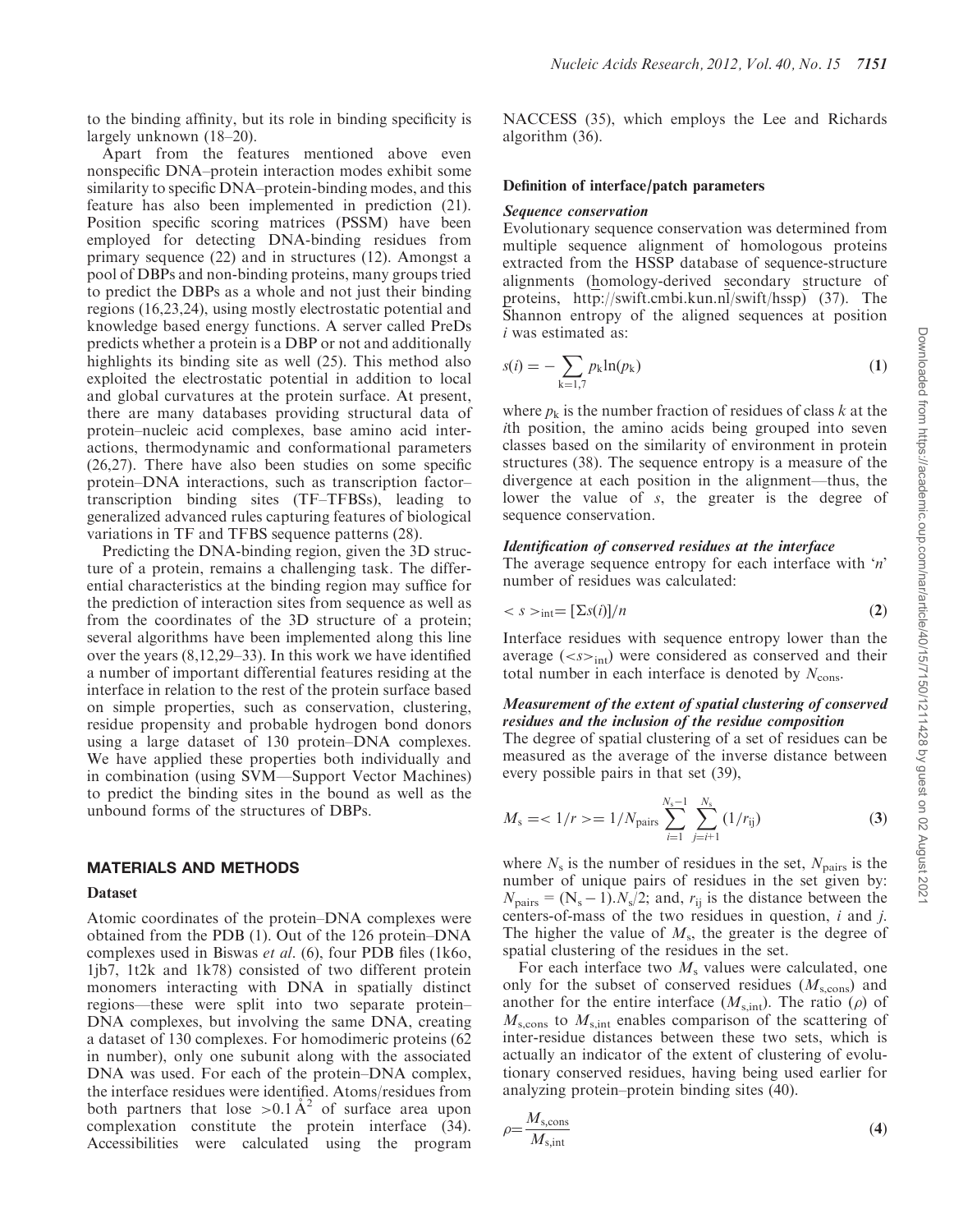$\rho$  > 1.0 indicates that the subset of evolutionary conserved residues is clustered within the interface. This gives us a single overall numeric value representing whether or not (and to what extent) the conserved residues are clustered within the interface.

The amino acid composition of interface residues is known to differ significantly from that of the non-interface surface in protein–DNA complexes (2,3,6). Therefore, we calculated the average amino acid composition of conserved interface residues (averaged over the entire dataset) (Supplementary Table S1), and used these values to find the Euclidean distance  $(d_e)$  of the residue composition of the conserved subset in any surface patch. Amino acids were grouped into five classes such that the residues within a class have similar values of residue propensity for being in a protein–DNA interface (6). This class composition, rather than the individual compositions, was used in the calculation of *d*<sup>e</sup> .

$$
d_{\rm e} = \sqrt{1/4} \sum_{i=1,5} (C_{\rm i} - c_{\rm i})^2
$$
 (5)

where,  $C_i$  is the average composition of the conserved residues belonging to the i<sup>th</sup> class for the interface taken over the entire dataset,  $c_i$  is the corresponding value for any given surface patch (including the interface). This compositional disparity was combined with the degree of clustering of evolutionary conserved positions to get a score  $\rho_e$ .

$$
\rho_{\rm e} = \rho/d_{\rm e} \tag{6}
$$

The higher the clustering and the closer the composition of residues in a patch to the average value, the higher would be the score. This composite score enables us to combine two important discriminatory features of protein–DNA interfaces.

#### Potential hydrogen bond donors

Side-chain groups of positively charged amino acids such as arginine (PDB atom labels: NE, NH1, NH2), histidine (ND1, NE2) and lysine (NZ), as well as of asparagine (ND2), glutamine (NE2), tryptophan (NE1), serine (OG), threonine (OG1) and tyrosine (OH) with accessibility  $\geq 10 \text{ Å}^2$  were assumed to be capable of getting involved in hydrogen bonding with DNA and their number  $(D_p)$  in each interface/patch was calculated.

#### Residue propensity score

Finally, the amino acid composition was used to calculate residue propensity score (41) given by

$$
R_{\rm p} = \sum_{\rm i} n_{\rm i} * p_{\rm i} \tag{7}
$$

where  $n_i$  is the number of residue of type *i* and  $p_i$  is its propensity to be in the interface.

## Generation of surface patches and the evaluation of parameters

The surface patches were defined in two steps. First, the surface residues on each protein component were identified with the consideration of those with relative

accessibility  $>5\%$  (for homodimeric proteins residues located at the dimeric interface were excluded). Next each surface residue (represented by its center of mass) was taken as the central seed residue and a surface patch was constructed by including all neighboring surface residues contained within spheres of increasing radii the patch size was allowed to increase until the number of residues contained in the patch matched with the total number of interface residues. Depending on its location a patch could be of two types, one being devoid of any interface residue, and the other type allowed a maximum of 10% of residues in common with the real interface. Hence a number of overlapping patches were generated comparable to the size of the interface in terms of residue numbers. All the parameters described above  $(N_{\text{cons}, \rho}, \rho_{\text{e}}, D_{\text{p}})$  and  $R_{\text{p}}$ ) were computed for the real interface and for all possible surface patches of each protein. Values of each parameter were then used to arrange the surface patches in descending order and the true interface was ranked. The interface was ranked 1 if it occurred within the top 10% of surface patches. In a few cases where the number of generated patches was lower than 10, even if the interface had the highest value for a parameter it would not fall within the top 10%—a rank of 1 was assigned to these.

#### Training and test datasets used in model building by SVM

All 130 interfaces were screened for possible inclusion in the positive dataset. Those with very few homologs (less than eight, or when the sequences were all identical) failed to give proper  $M_s$  values and were excluded—this led to 119 positive cases. Negative examples were randomly picked from a consolidated list of all surface patches such that each complex structure provided at least one, but not more than two patches—this led to 153 negative examples. A total of 70% of the above set was randomly picked for creating the training dataset consisting of 83 positives and 107 negatives. The remaining 30% were used as test set (36 positives and 46 negatives). The SVM classifier was also applied to 47 unbound cases from the protein–DNA docking benchmark version 1.2 (42) for testing.

#### Parameter selection

Altogether 25 features were used as attributes for modeling the SVM classifier. The attributes were the fractional composition of each of the 20 amino acids, along with the five parameters ( $N_{\text{cons}}$ ,  $\rho$ ,  $\rho_{\text{e}}$ ,  $D_{\text{p}}$  and  $R_{\text{p}}$ ) enumerated earlier. These 25 parameters were then ranked by Weka version 3.4.11 evaluator—weak.attrubuteSelection.SVMAttributeEval (using 10-fold cross validation) (43).

## SVM implementation

The freely downloadable LIBSVM package was used for the implementation of SVM with the C-SVC SVM type (SVM type for classification) and the widely used Radial Basis Function (RBF) kernel (44). Two parameters are required for optimizing the RBF–SVM classifier;  $\gamma$ , which determines the capacity of the RBF kernel and the regularization parameter, *C*. All the attributes in the training and test datasets were scaled in the range of  $-1$  to 1.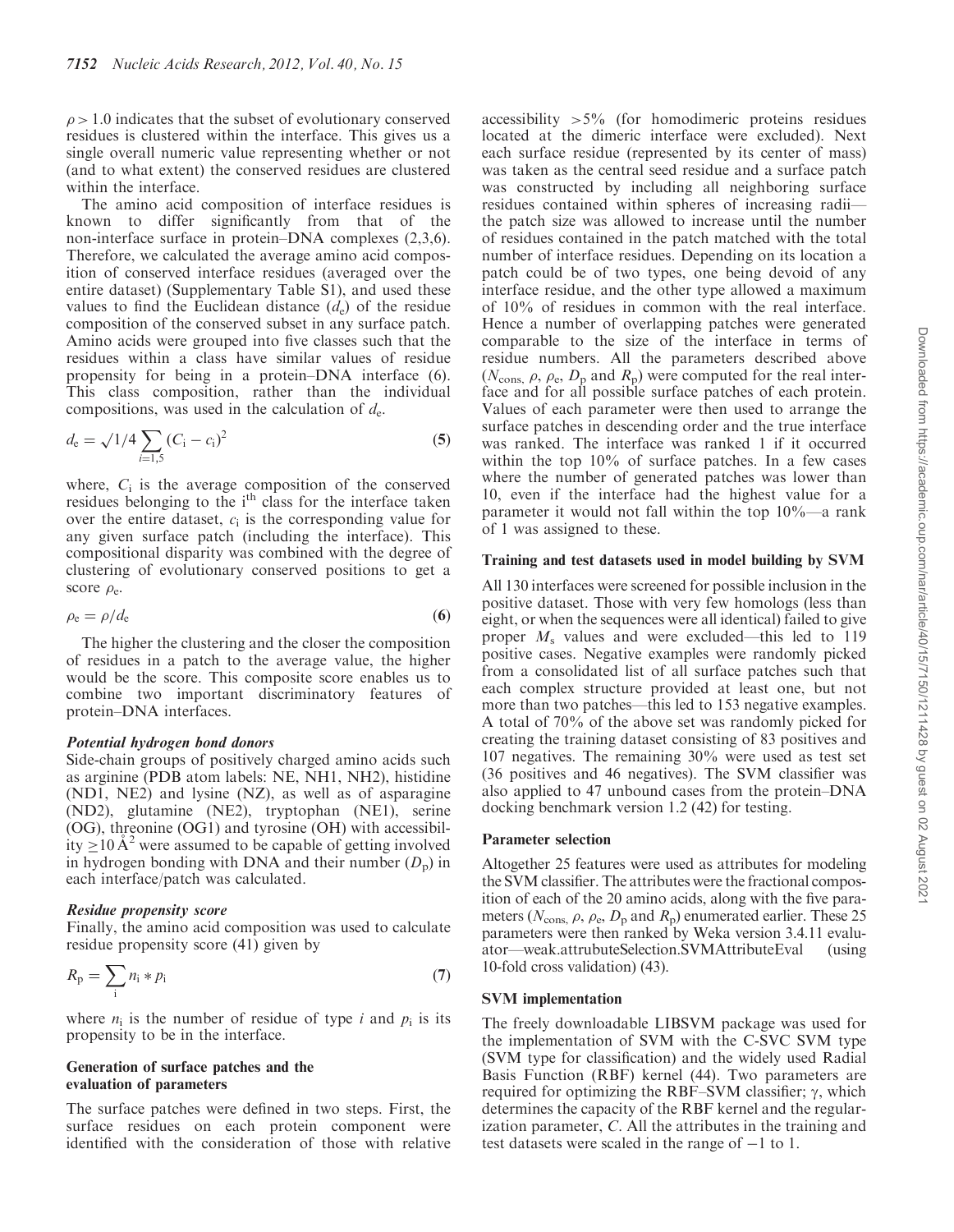### SVM optimization

The penalty parameter *C* and the RBF kernel parameter  $\gamma$ were optimized using repeated grid search and leave-one-out cross-validation. In this cross-validation, a single instance of the training dataset was used as the test while all the other were used for training the classifier. The process was repeated for all the instances such that every instance was tested once individually. Matthews correlation coefficient (MCC) was used during cross-validation instead of percent accuracy, as the positive to negative ratio (83:107) is not one.

## Performance measure

The performance was measured by prediction accuracy and MCC calculated as,

$$
Accuracy = \left[ \frac{(Tp+Tn)}{(Tp+Fn+Tn+Fp)} \right]
$$
\n
$$
[(Tn*Tn) - (Fn*Fn)]
$$
\n(8)

$$
MCC = \frac{[(Tp * Tn) - (Fp * Fn)]}{\sqrt{[(Tp + Fp) * (Tp + Fn) * (Tn + Fp) * (Tn + Fn)]}}
$$
(9)

Tp, Fp, Tn and Fn represent the numbers of true positive, false positive, true negative and false negative, respectively. MCC takes into consideration true and false positives and negatives and is generally regarded as a balanced measure which can be used even if the classes are of very different sizes. The MCC is in essence a correlation coefficient between the observed and predicted binary classifications; it returns a value between  $-1$  and +1. A coefficient of +1 represents a perfect prediction, 0 an average random prediction and  $-1$  an inverse prediction. Unlike MCC, accuracy is sensitive to dataset imbalance. Also the sensitivity  $[Tp/(Tp+Fn)]$ , specificity  $[Tn/$  $(Tn+Fp)$ , precision  $[Tp/(Tp+Fp)]$  and *F*-measure  $[2 \times \text{precision} \times \text{sensitivity}$  / (precision + sensitivity)] of the model were determined.

# RESULTS

In this work our goal was to characterize the nucleic acid binding region of DBPs with evolutionary and other structural features and study their application in distinguishing/identifying the DNA-binding region. Parameters defining the binding site of 130 protein–DNA complexes were compared to those derived from the rest of the protein surface. The performances of these features were tested, individually and in combination (using SVM) on several other datasets including the unbound form of the DBPs. We also tested the suitability of using these parameters in the identification of the binding site of RNA-binding proteins.

## Clustering of conserved residue positions in protein–DNA interfaces

We first detected the conserved residues residing at the interface in 130 protein–DNA complexes—on average their number  $(N_{\text{cons}})$  is 18 (Table 1). In an earlier study on protein–protein hetero-complexes, the degree of

Table 1. Average values of interface parameters in protein–DNA complexes

| Parameters                                                                                                                                                                         | Values                                                                                                                                                                                                                         |
|------------------------------------------------------------------------------------------------------------------------------------------------------------------------------------|--------------------------------------------------------------------------------------------------------------------------------------------------------------------------------------------------------------------------------|
| Number of complexes<br>$\frac{^{b}}{^{b}}$<br>$M_{\rm s,cons}$<br>$M_{\rm s,int}$ , [< $M_{\rm s.random}$ >]<br>$\rho$<br>$\rho_e$<br>$R_{\rm p}$<br>$N_{\rm cons}$<br>$D_{\rm p}$ | 122 <sup>a</sup><br>$0.51 \pm 0.28$<br>$0.18 \pm 0.20$<br>$0.09 \pm 0.02^{\circ}$<br>$0.08 \pm 0.02^{\circ}$ , $[0.08 \pm 0.01]^{\circ}$<br>$1.11 \pm 0.10$<br>$0.12 \pm 0.08$<br>$0.71 \pm 2.91$<br>$18 \pm 10$<br>$18 \pm 8$ |

<sup>a</sup>Of the 130 DBPs, 8 with only a few homologs were excluded.  $b<sub>*S*<sub>int</sub></sub>$  is defined for a structure [Equation (2)]. Here the value provided is the average over all the structures. Similarly,  $\langle s_{\text{cons}} \rangle$  is the value for the conserved residues only.

<sup>c</sup>The differences between  $M_{s,int}$  and  $M_{s,cons}$  (and between  $$ and  $M_{\text{s,cons}}$ ) are statistically significant at  $1\%$  level,  $P < 0.001$ .

clustering of conserved interface residues had been measured by using the simple function  $M<sub>s</sub>$  [Equation (3)] (40); the larger this value, the higher is the degree of clustering. The same concept has been employed here to a set of protein–DNA complexes: we calculated  $M<sub>s</sub>$  for both the whole interface  $(M_{s,int})$  and for the subset of conserved residues ( $M_{\rm s,cons}$ ). In 88.5% (108/122) cases (eight entries were found to have very few homologs and were thus excluded from the analysis),  $M_{\text{s,cons}}$  is found to have a value greater than  $M_{s,int}$  (Figure 1), indicating that the residues that are subjected to evolutionary pressure do remain clustered in the majority of the protein–DNA interfaces. The statistical significance of their difference and their average over the entire dataset and of their ratio,  $\rho$  [Equation (4)] are given in Table 1. In protein– protein complexes a  $\rho$ -value > 1 was found in 86.7% cases (40). Furthermore, as was observed in case of the hetero-complexes (40), we also found that the subsets of evolutionary conserved residues in the interface were significantly more clustered compared to subsets of the same size consisting of randomly selected interface residues. The latter calculation was repeated by generating 1000 random subsets for each interface and the resulting average  $was compared to  $M_{s, \text{cons}}$ .  $M_{s, \text{cons}}$  is higher$ than <*M*s,random> in 88.5% cases (Supplementary Figure S1). An example of the clustering of conserved residues at the interface as compared to a few random surface patches are shown in Supplementary Figure S2.

## Conservation and clustering to discriminate interface from other surface patches

All possible surface patches were generated for each protein as described in 'Materials and Methods' section. As was done for the interface, the conserved residues and the clustering of conserved residues were determined for each surface patch. The  $\rho$ -values of all the possible surface patches along with that of the interface were then explored to see to what extent this feature can be used to identify the true interface. Arranging the  $\rho$ -values in descending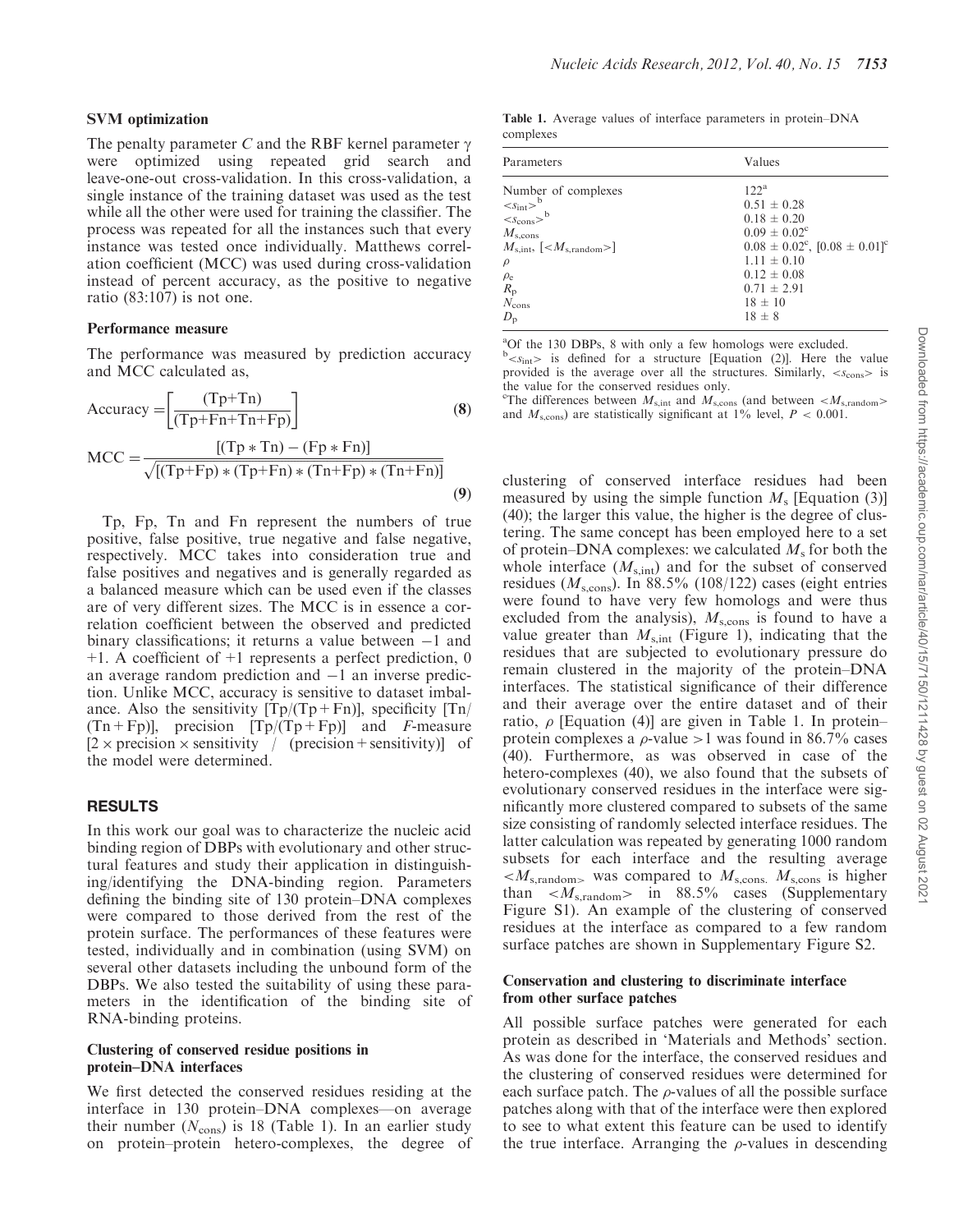order, in  $\sim$ 47% cases the  $\rho$  for the interface was among the top 10% of all the values, corresponding to a rank of 1 (on a scale of 1 to 10) (Supplementary Figure S3). Identification with this feature was slightly higher in case



Figure 1. Plot of  $M_{\rm s,cons}$  versus  $M_{\rm s,int}$  (clustering of conserved residues versus that for all the residues in the interface).

of homodimers and protein–protein complexes,  $\rho$  being ranked 1 in 54% and 49% cases respectively (40). In an attempt to improve the ranking we incorporated a measure of the similarity in the residue composition of the conserved residues in a patch and the corresponding average values over all the interfaces, expressed in terms of the Euclidean distance,  $d_e$ . The true interface with the minimum compositional variability would have the minimum  $d_e$  making the ratio of  $\rho$  to  $d_e$ ,  $\rho_e$  [Equation (6)] the highest among all the patches. This improved our identification of interface by 7% to 54% (Figure 2b and Supplementary Figure S3) making it comparable to that observed for homodimers. An example of the improvement of discrimination in going from  $\rho$  to  $\rho_e$  is provided in Figure 3; although the interface had a high value of  $\rho$ , it was with  $\rho_e$  that the interface had the highest value. We then used conservation as the sole criterion (considering the number of conserved residues,  $N_{\text{cons}}$ ). Interestingly, it gave a much better result. More than 70% of the interfaces could be identified with rank 1 (Table 2 and Figure 2).



Figure 2. Distribution of the rank (on a scale of 1 to 10) of the known DNA-binding site relative to other patches on the surface of the protein using four different parameters. In (a) 77 structures are used with a strict definition of patches, in (b) 106 structures (where the patches may contain up to 10% interface residues).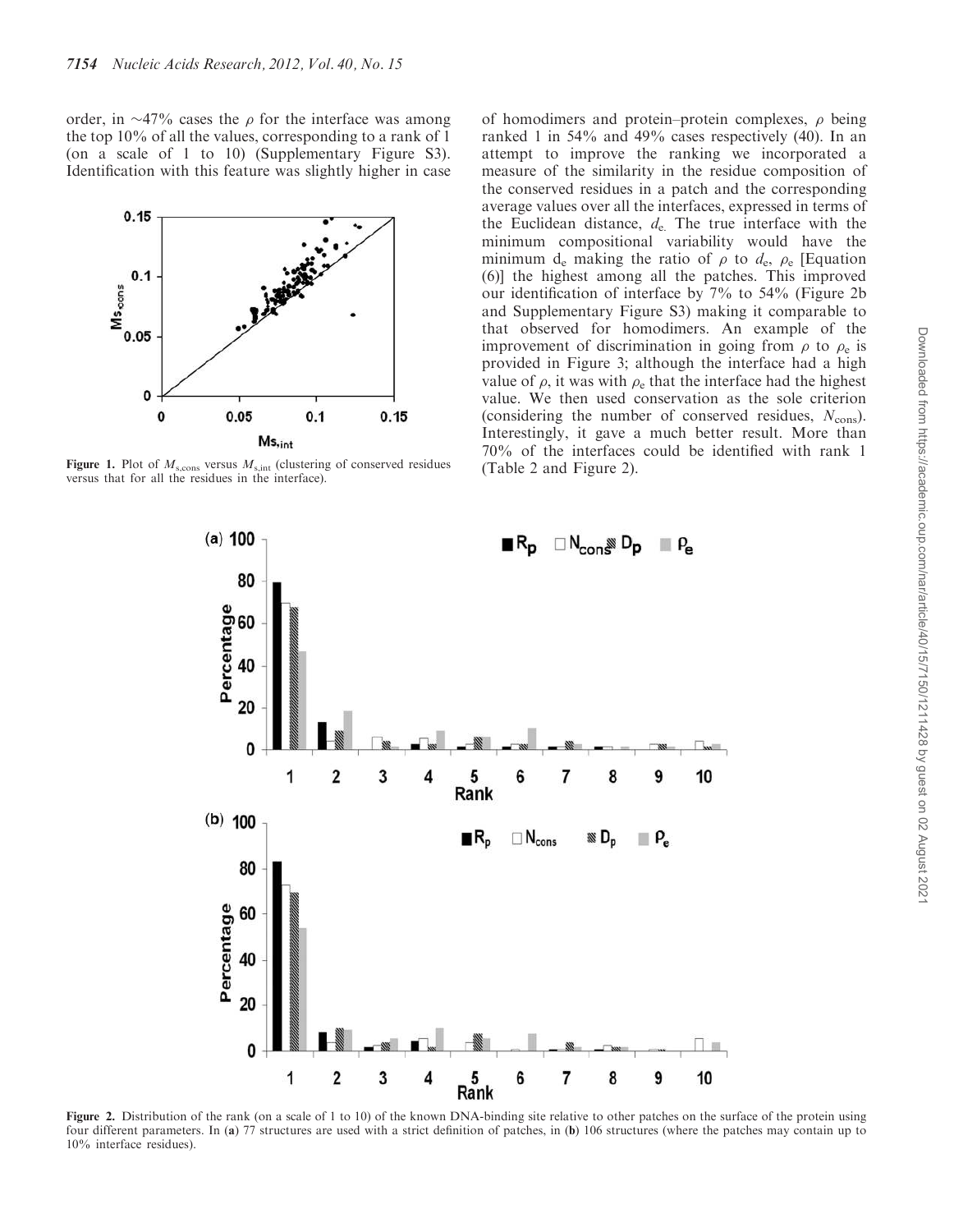

Figure 3. Distribution of five parameters calculated for all patches for the DNA complex of human topoisomerase I (PDB code, 1ej9). On each graph all the surface patches are represented in grey and the value for the known DNA-binding interface is indicated by an arrow. The parameters used are (a)  $\rho$ , (b)  $\rho_e$ , (c)  $R_p$ , (d)  $D_p$  and (e)  $N_{cons}$ .

Table 2. Percentage of cases where the true interface is ranked #1 using different parameters applied to different datasets

|                      | Parameter <sup>a</sup> This dataset [77, $106$ <sup>b</sup> ] | Jones and Stawiski <sup>c</sup> [52, 65] <sup>b</sup> |  |  |
|----------------------|---------------------------------------------------------------|-------------------------------------------------------|--|--|
| $\rho_e$             | 47, 54                                                        | 50, 51                                                |  |  |
| $R_{\rm p}$          | 79, 83                                                        | 81, 82                                                |  |  |
| $D_{\rm p}$          | 68, 70                                                        | 67, 72                                                |  |  |
| $\dot{N_{\rm cons}}$ | 70, 73                                                        | 71, 68                                                |  |  |

 $\int_{1}^{a} \rho$  is omitted being already incorporated in  $\rho_e$ .

bThe first entry indicates the percentage of cases using stringent conditions (the surface patches devoid of any interface residue), the latter for patches that may contain up to 10% of interface residues. <sup>c</sup>Combining Jones and Stawiski datasets (15,16) and excluding the redundant entries.

## Hydrogen bond donor

There are reports of high hydrogen bond density being present at protein–DNA interfaces (2–3). Besides protein–DNA interfaces are also enriched in positively charged residues with greater hydrogen bond donor capability (3,8,30). Therefore, we calculated the total number of hydrogen bond donors  $(D_p)$  and their accessibilities (both at the interface and the surface) (Table 3). Furthermore, we tried to find out if the application of a cut-off value on the accessibility (in the calculation of  $D_p$ ) has any effect on the usefulness of the parameter. We observed that restricting to donors that have accessibility by  $\geq 10 \text{ Å}^2$  can best distinguish the true interface from the rest of the surface in comparison to all other cut-off values that we tested (0 or 1.5 or 20  $\AA^2$ ). Out of all the donors that are involved in hydrogen bonding with DNA in the complex, only 16% have accessibility <10 Å<sup>2</sup> (Supplementary Figure S4). The average  $D_p$  was found to be  $18 \pm 8$  (Table 1) at the interface, comparable to the value of  $20 \pm 12$  reported by Stawiski *et al.* (16), even though we have excluded those with accessibility less than  $10 \text{ Å}^2$ .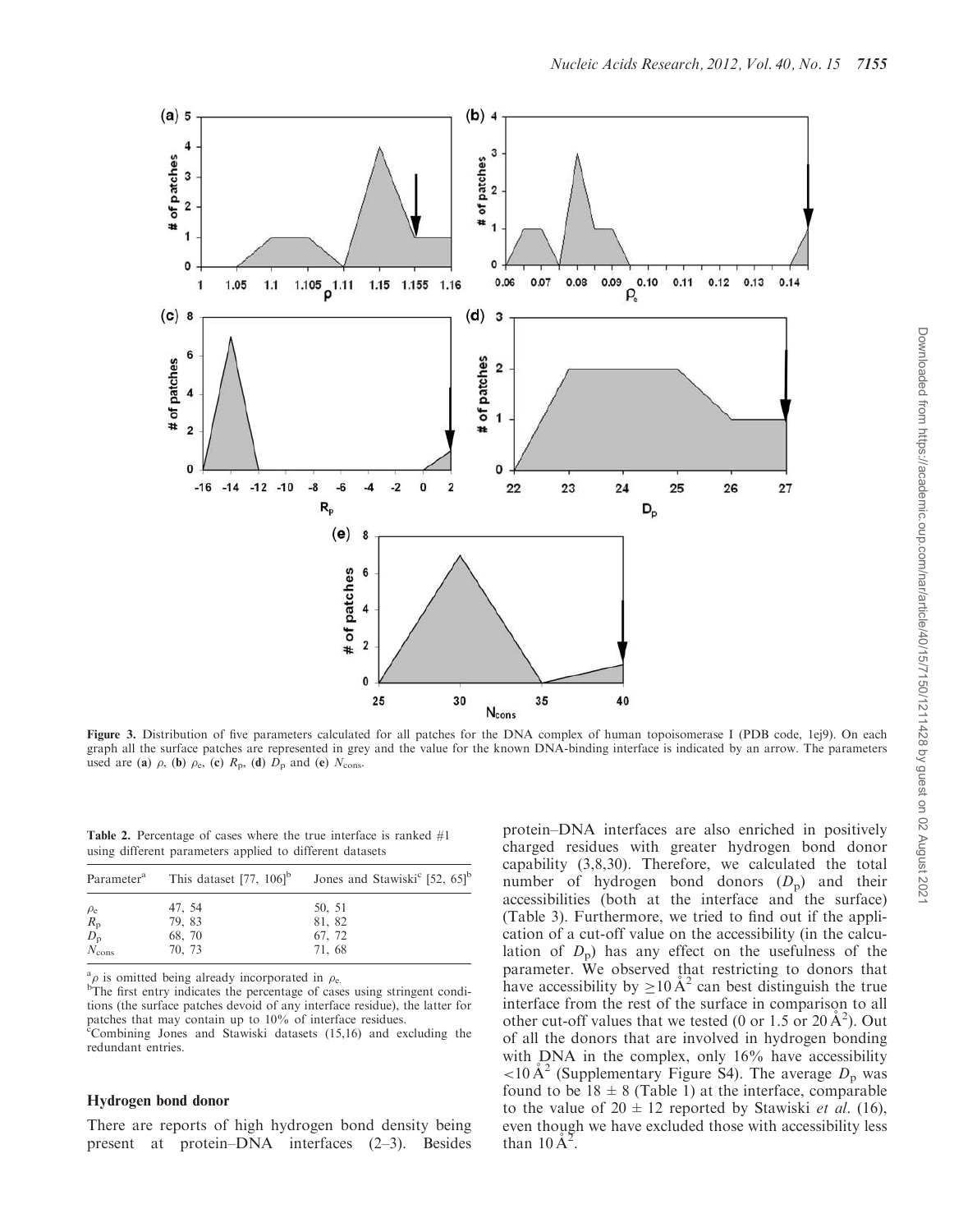Table 3. Average accessible surface area, <ASA> of all the donor groups in DNA-binding proteins

| Groups                                                                                                                                     | Residues                                                                                | <asa> <math>(A^2)</math> in</asa>                                                                                                                                                                                                                                                                                                  |                                                                                                                                                                |                                                                                                                                                                      |  |  |
|--------------------------------------------------------------------------------------------------------------------------------------------|-----------------------------------------------------------------------------------------|------------------------------------------------------------------------------------------------------------------------------------------------------------------------------------------------------------------------------------------------------------------------------------------------------------------------------------|----------------------------------------------------------------------------------------------------------------------------------------------------------------|----------------------------------------------------------------------------------------------------------------------------------------------------------------------|--|--|
|                                                                                                                                            |                                                                                         | Interface                                                                                                                                                                                                                                                                                                                          | Surface <sup>a</sup>                                                                                                                                           |                                                                                                                                                                      |  |  |
|                                                                                                                                            |                                                                                         | Before<br>complexation <sup>a,b</sup>                                                                                                                                                                                                                                                                                              | After<br>complexation                                                                                                                                          |                                                                                                                                                                      |  |  |
| NE.<br>NH <sub>1</sub><br>NH2<br>ND <sub>1</sub><br>NE <sub>2</sub><br>NZ.<br>ND <sub>2</sub><br>NE1<br>NE <sub>2</sub><br>OG<br>OG1<br>OН | Arg<br>Arg<br>Arg<br>His<br><b>His</b><br>Lys<br>Asn<br>Trp<br>Gln<br>Ser<br>Thr<br>Tyr | $10 \pm 4 (10 \pm 6)$<br>$29 \pm 10$ (31 $\pm$ 15)<br>$35 \pm 11$ (34 $\pm$ 19)<br>$11 \pm 8 (10 \pm 9)$<br>$15 \pm 9 (17 \pm 9)$<br>$35 \pm 8$ (32 $\pm$ 12)<br>$30 \pm 12$ (27 $\pm$ 17)<br>$12 \pm 7 (9 \pm 9)$<br>$31 \pm 15$ (21 $\pm$ 19)<br>$17 \pm 8$ (17 $\pm$ 11)<br>$15 \pm 7(14 \pm 10)$<br>$21 \pm 11$ (21 $\pm 15$ ) | $3 \pm 3$<br>$11 \pm 7$<br>$13 \pm 10$<br>$3 \pm 4$<br>$5\pm 6$<br>$19 \pm 9$<br>$12 \pm 10$<br>$3 \pm 4$<br>$12 \pm 10$<br>$6 \pm 5$<br>$5\pm 6$<br>$7 \pm 7$ | $7 \pm 3$<br>$25 \pm 9$<br>$31 \pm 11$<br>$10 \pm 5$<br>$13 \pm 9$<br>$33 \pm 7$<br>$31 \pm 10$<br>$7 \pm 5$<br>$27 \pm 9$<br>$14 \pm 6$<br>$12 \pm 6$<br>$19 \pm 9$ |  |  |

<sup>a</sup>The difference between the accessibilities is significant at 0.1 to 5% level (*P*-value ranging from 0.001 to 0.05), except for ND1, NE2 (His and Gln), OH and ND2.

<sup>b</sup>The values for the unbound form (from the protein–DNA docking benchmark) are given in parentheses, for comparison.

 $D<sub>p</sub>$  could identify 68–70% of the true interfaces in our dataset with rank 1 (Figure 2). The performance was equally good (67–72%) when  $D_p$  was applied to the combined dataset of Jones and Stawiski (15,16) (Table 2). A noteworthy feature is that all the donor groups (with the exception of ND2 of Asn) have greater accessible surface area at the interfacial region before forming complex than at any other surface region (Table 3). Though we have not used accessibility directly in prediction this may be a distinctive feature. It may be mentioned that the average accessible surface area per residue of positive electrostatic patches in the nucleic acid (NA)-binding region was found to be slightly larger than that of non-NA-binding protein regions, though no statistical significance could be assigned to the observation (16).

## Amino acid propensity

Amino acid composition/propensity markedly differs at the interface compared to that in the remaining surface due to the excess negative charges associated with DNA and high degree of hydrogen bonding across the interface (6). A residue propensity score,  $R_p$  [Equation (7)] that depends on the number of occurrence of a given residue in the interface and its propensity value was previously found to be useful in discriminating protein–protein interfaces from non-specific contacts in crystal lattice (41). When applied to protein–DNA complexes,  $R_p$ could identify 79–83% of the interfaces from among all the surface patches in our dataset (Figure 2), the best performer among all the parameters studied. Also  $R_p$  could identify 82% of the interfaces of Jones and Stawiski

dataset with rank 1 from among all other surface patches (Table 2).

## Analyzing the features on the unbound form of the protein–DNA complexes

We also tested each of the parameters individually on the unbound form of the proteins, as provided in the protein–DNA docking benchmark (42). The benchmark consists of 47 DNA–protein complexes, and structures are available for all the proteins in both their bound and unbound forms, with interface RMSD (conformational change of the protein–DNA interface was calculated by superimposition of all  $C\alpha$  and phosphate atoms at the interface) ranging from 0 to 8 $\AA$ ; 12 structures have RMSD > 5 Å. We mapped the protein chain of the unbound form on to the corresponding chain in the complex, the fitting being performed using the McLachlan (45) algorithm, as implemented in the program ProFit (46). The residues in the unbound form which are structurally equivalent to the residues located in the interface of the complex constitute the potential interface on the unbound form. Five cases were found to have very few homologs and were not analyzed. On average 17 residues were found to be conserved, which as expected is nearly the same as in the interface of the complex (Table 1). The average  $\rho$  was  $1.13 \pm 0.2$  and  $90\%$  $(38/42)$  cases had  $\rho > 1$ . The average number of hydrogen bond donors was found to be  $15 \pm 6$ , again quite similar to the bound form. Though the value of average  $R_p$  was rather low  $(-0.1 \pm 2)$ , it had a good discriminating power for the identification of the interface from random surface patches—86% of the cases had rank 1 (Figure 4).  $D_p$ could assign rank 1 to 67% of the interfaces. As compared to the bound form of the proteins (Figure 2),  $\rho_e$  seems to have performed better in identifying the true interface for the unbound form (54 versus 62%).

#### Predicting the DNA-binding region

As summarized in Table 2 except for clustering based parameter  $\rho_e$ , all other parameters, considered alone, were good for discriminating the true interface in at least 70% cases from other surface regions in DBPs. The success rate is equally impressive when applied to an independent dataset due to Jones and Stawiski,  $R_p$ performs the best followed by  $D_p$  and  $N_{\text{cons.}}$  Indeed,  $R_p$ outperforms the prediction accuracy of the method by Jones (15) and Stawiski (16), especially in comparison with the enzyme dataset of Stawiski (Table 4). It may be mentioned that residue interface propensity was one among five parameters that were used by Jones *et al.* (15) who found that the one based on electrostatic score performed the best (and shown in Table 4). We then wanted to see the combined effect of the five parameters along with 20 additional descriptors (representing the residue composition in a given patch) by training a mathematical model, SVM. The binary classifier gives output as positive or negative to depict the DNA-binding and non-binding regions, respectively.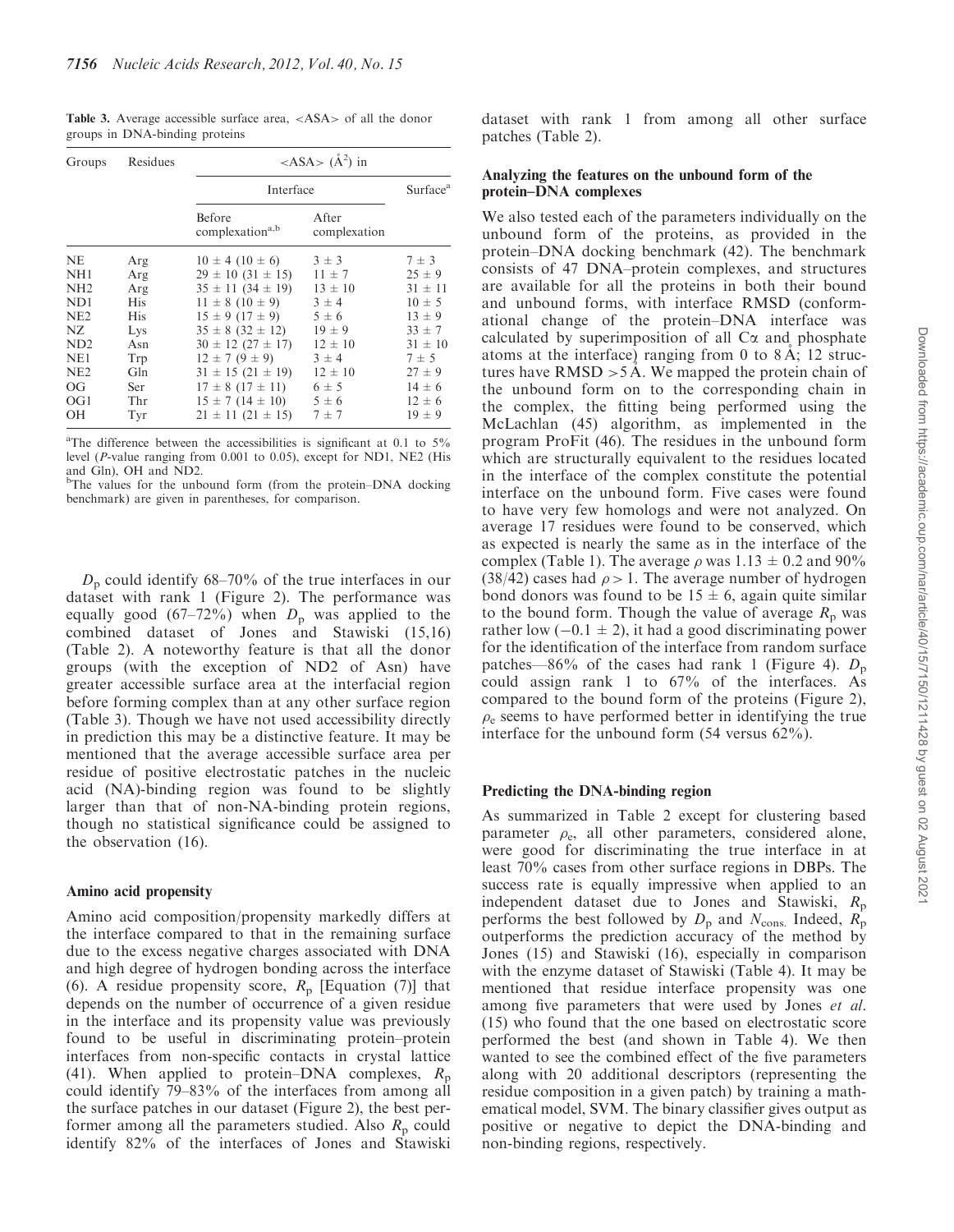

Figure 4. Distribution of the rank (on a scale of 1 to 10) of the DNA-binding site in the unbound form (obtained by mapping the interface information from the bound structure) of 42 DNA-binding proteins taken from benchmark version 1.2, relative to other patches on the surface of the protein using four different parameters. Patches were identified using the strict definition.

|  | Table 4. Comparison of the efficiency of the present method with |  |  |  |  |
|--|------------------------------------------------------------------|--|--|--|--|
|  | other techniques                                                 |  |  |  |  |

| Dataset<br>$(\# \text{ of cases})$             | Reported<br>prediction<br>accuracy $(\% )$ | Accuracy<br>$\left(\frac{0}{0}\right)$ using |                   |  |
|------------------------------------------------|--------------------------------------------|----------------------------------------------|-------------------|--|
|                                                |                                            | $R_{\rm p}$                                  |                   |  |
| Jones $(56)$                                   | 68                                         | 82 <sup>a</sup>                              | $72^{\mathrm{a}}$ |  |
| Stawiski (54)<br>Stawiski enzyme data set (16) | 81<br>50                                   | 92 <sup>b</sup>                              | $62^{\circ}$      |  |

<sup>a</sup>The present method was applied to the combined Jones and Stawiski datasets as given in Table 2.

<sup>b</sup>Based on 13 cases (three could not be used as no surface patch showed up).

## SVM training and predictions

The SVM classifier was trained several times using combinations of different top ranked attributes and the values of  $\gamma$  and *C* were optimized to maximize the MCC value. These were subsequently used to predict the test dataset to assess the performance of the combination of attributes. Results presented in Table 5 show that the model which was trained with the top 15 attributes had the highest MCC and was subsequently used for testing. This model when applied to the test dataset performed quite well (Table 6); all the performance measures are better as compared to the model using all the attributes (Supplementary Table S2).

In addition to the leave-one-out method we also optimized the kernel parameters using 5-fold cross validation—the training dataset was spilt into five subsets, where one of the subsets was used as the test set while the other four subsets were used for training the classifier. The trained classifier was then tested using the test set. The process was repeated five times using a different subset for testing, thereby ensuring that all subsets were used for both training and testing. The results were essentially the

Table 5. Summary of SVM modeling

| Attributes |    | $\gamma$ | <b>MCC</b> |
|------------|----|----------|------------|
| Top 5      | 15 | 0.013    | 0.7867     |
| Top $10$   | 14 | 0.5      | 0.8393     |
| Top 15     |    | 0.021    | 0.8608     |
| All 25     |    |          | 0.8508     |

Table 6. Performance of the model on our test set and the unbound cases in protein–DNA docking benchmark

| Test set                                                                          |      |              | Accuracy Specificity Sensitivity/ Precision F-measure<br>Recall |              |              |
|-----------------------------------------------------------------------------------|------|--------------|-----------------------------------------------------------------|--------------|--------------|
| Our dataset <sup>a</sup><br>protein-DNA 93.6<br>docking<br>benchmark <sup>b</sup> | 90.5 | 91.7<br>92.8 | 88.8<br>95.2                                                    | 89.9<br>86.9 | 89.1<br>90.9 |

<sup>a</sup>Values shown are average performance on 10 different randomly generated test sets. b 42 positives and 83 negatives.

same, except that the model which was trained with all the 25 parameters had the highest MCC (0.8674).

#### Test on the unbound form of the protein–DNA benchmark

The trained SVM classifier was used for detecting the likely interface in the unbound DBPs taken from the docking benchmark (42), which contained 47 such structures. While the mapped interface on the unbound form constituted the positive examples, the negatives were picked up from the surface patches. Approximately two surface patches were randomly picked for each structure as negatives, making the negative to positive ratio as 2:1. The classifier gave very good result with only two  $F_n$  and six  $F_p$  predictions. The corresponding accuracy,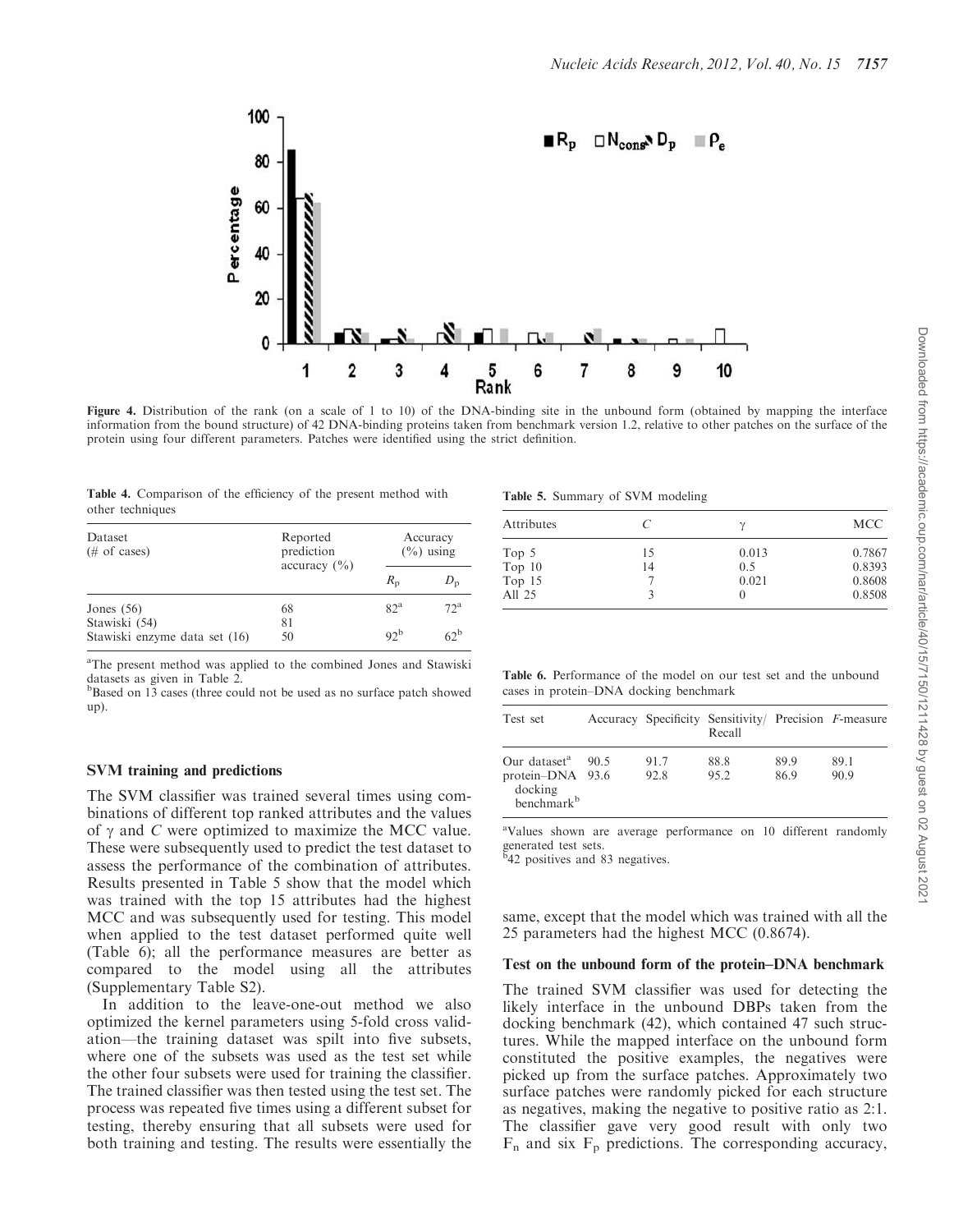specificity, sensitivity and other performance parameters are given in Table 6.

#### Application of the parameters on protein–RNA structures

Protein–RNA interaction is far less studied than the one involving protein and DNA, mainly due to its complexity and the lesser number of structures available. Dinucleotide-specific contacts were found to be different in case of RNA-binding proteins (RBPs) as compared to DBPs and could be used to predict targets of RBPs (47). Recently, Ahmad and Sarai extended their moment-based approach for predicting DBPs (48) to RBPs and found distinct patterns of net charge, dipole and quadruple moments (49). It is interesting to see how our four parameters used for the characterization of the protein–DNA interfaces perform in identification of the interfaces in protein–RNA complexes. Of the 51 complexes listed in Biswas *et al.* (50) 45 could be analyzed (the remaining did not have enough homologs). Comparison of the results (Figure 5) with those from protein–DNA complexes (Figure 2) indicates that the performance with *N*cons for ranking the true interface as 1 remains nearly the

same. However the performance for all other parameters deteriorated by  $\sim$ 12% with *R*<sub>p</sub>, 14–15% with *D*<sub>p</sub> and 3–16% with  $\rho_e$ .

## Testing the specificity of the model using a set of non-DBPs

To further validate the specificity of the model, we tested our SVM classifier solely on a negative dataset (84 cases) based on 42 weakly associated homodimeric proteins (51). We opted for these dimers as their interface size is comparable to that of the protein–DNA complexes discussed here (~1600 versus ~2000 Å<sup>2</sup>). For each protein two patches were defined—one corresponding to the dimeric interface and another randomly selected from the rest of the protein surface. The results showed only seven  $F_p$ among the interfaces and six from the surface patches. The number of false positives remained the same when the classifier was tested with the 42 positives randomly selected from the protein–DNA set and the negatives comprising of 42 examples of either the protein–protein interfaces or the random surface patches. Thus the classifier has the ability to distinguish the protein–DNA interface from the



Figure 5. Distribution of the rank (on a scale of 1 to 10) of the known RNA-binding site relative to other patches on the surface of the protein using four different parameters. In (a) 39 structures are used with a strict definition of patches, in (b) 45 structures (where the patches may contain up to 10% interface residues).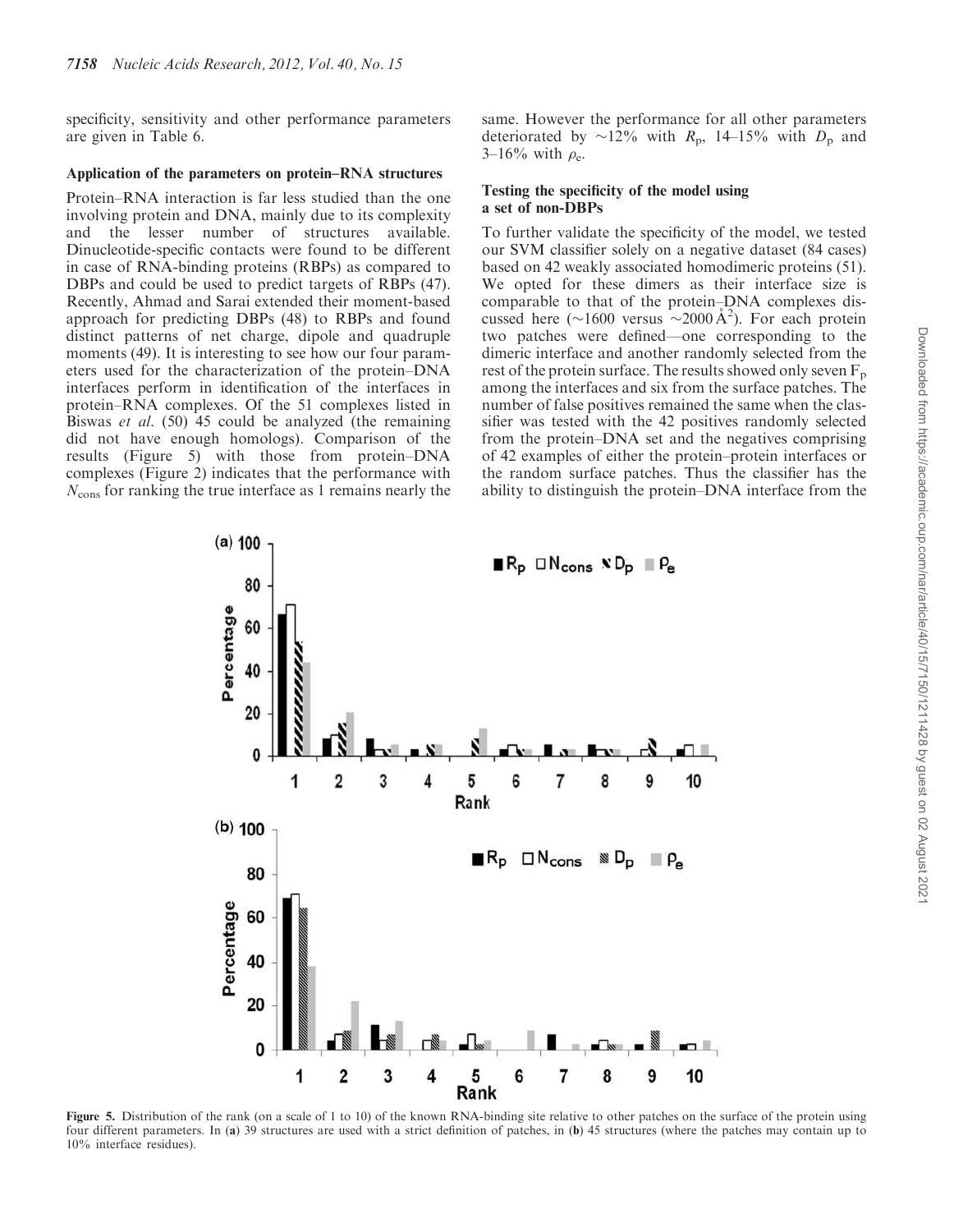patches arising out of protein–protein binding region or a random surface of non-DBPs.

# **DISCUSSION**

We have analyzed and used four different parameters (and one variant) individually for predictions of DNA-binding sites on the surface of protein structures. One of the parameters,  $\rho$  is based on clustering of conserved residues. Though it is known that the putative hotspots for DNA binding are those which occur as clusters of conserved residues (4), we have defined  $\rho$  in an analogous way to what was done for the analysis of protein–protein interfaces (40). In 88.5% of the protein–DNA interfaces  $\rho$  is >1 (Figure 1 and Table 1). The usefulness of the clustering parameter for the identification of the interface from any random surface patch can be improved by 7% by modifying  $\rho$  into  $\rho_e$  that incorporates a weighing factor depending on the variation of the amino acid composition of conserved residues of a given interface/patch from the corresponding average composition observed in all the interfaces. Another parameter to be used was based on the hydrogen bond donors. Interestingly, the accessible surface areas of such groups are found to be more in the interface than when these are located in the rest of the surface (Table 3). This is akin to what has been observed at the residue level in protein–protein interfaces (Guharoy *et al*., unpublished data). To improve the discriminatory power, only those groups with an accessible surface area of  $\geq 10 \text{ Å}^2$  were used for the calculation of *D*<sub>p</sub>. An example of the values of the parameters at the interface (being ranked the highest in all but  $\rho$ ) with respect to all other surface patches are shown in Figure 3.

Using a single parameter the best prediction (83%) was obtained using  $R_p$  (Figure 2), the residue propensity score, which also worked well for protein–protein interfaces (41). *R*<sub>p</sub> is equally efficient when applied to the unbound form of DBPs, identifying 86% cases (Figure 4). This is indeed a very high quality prediction rate compared to the previous analysis by Jones *et al.* (15), which attained 68% correct prediction using a similar approach of patch analysis and the true interface ranking on the basis of electrostatic potential. We also applied our parameters to the combined dataset of Jones and Stawiski (15,16) and obtained 82% correct prediction using  $R_p$  and 72% using  $D_p$  (Table 4). We separately dealt with the 16 enzyme complexes in Stawiski's dataset that were very poorly identified by them, and found that out of 13 complexes (surface patch did not show up in three cases)  $R_p$  and  $D_p$  could identify 12 and 8, respectively, of the interfaces correctly (Table 4).

There are now attempts to distinguish DNA from RNA binding surfaces (52,53). The parameter,  $R_p$  based on features of DNA-binding interfaces is  $\sim$ 12% less successful in identifying the RNA-binding site (Figure 5).  $D_p$  is also less effective. Thus there are some differences in the residue propensity and the number of hydrogen bond donors from DNA and RNA, which could be exploited to distinguish between the two types of surface patches.

Finally, we built a SVM classifier with 15 attributes. The model had a very high MCC of 0.86 compared to all other earlier models and an accuracy of  $\sim 90\%$  (Tables 5 and 6). Other DNA-binding site prediction methods have reported MCC of 0.54 and 0.62 for the top two models with accuracy of 85% and 87%, respectively (21). SVM predictors developed by Kuznetsov *et al*. (11), which have used structural and evolutionary information in the form of PSSM, achieved a maximum MCC of 0.66 with 82% accuracy. Using the surface curvature and the electrostatic potential of the DNA-binding and non-binding sites, the web server PredDs (25) reported accuracy of 94%, with 86% sensitivity and 96% specificity—values comparable to ours, though our method appears to be more sensitive. This method also outperforms the available sequence-based prediction methods of DNA-binding sites, such as DP-Bind  $(22)$ , DBSpred  $(7)$ , DBS-PSSM  $(54)$  and BindN  $(55)$  in terms of their reported accuracy, sensitivity and specificity. A very recent method, metaDBSite that integrated results from other web-servers including a few of those mentioned above can predict solely on the basis of sequence information and reports a sensitivity of 77% (56). While the ultimate goal is to be able to predict the residues that bind DNA directly from amino acid sequence (57), a structure-based method, such as this can be incorporated to develop a more robust method of prediction. It may be mentioned that given the complexity of predicting the specificity of a protein for a DNA sequence, the structure is usually used to complement the results from sequencebased approach (58,59).

Identifying the binding region in the unbound form of the protein is a challenging task. Almost all earlier investigations exploited the bound complex in characterizing and identifying the DNA-binding site. A method named DISPLAR (30) used 14 unbound DBPs in testing and gave an accuracy of 77%. In this work we too started with the complex form in characterizing the binding site with different set of parameters, but tested them on the unbound form of the proteins available in protein–DNA docking benchmark (42). All the parameters performed well by ranking >60% of the interface regions correctly. In contrast to DISPLAR, our SVM model could identify the binding region with an accuracy of 93.6%.

## **CONCLUSION**

We have developed five parameters based on the residue propensity, conservation and structural features of the binding region in DBPs, and analyzed their usefulness in identifying the interface from all possible surface patches. Using 15 attributes we have applied the SVM approach for the identification of the DNA-binding site on protein molecular surface and achieve results that are better or at least comparable to the existing algorithms.

#### SUPPLEMENTARY DATA

Supplementary Data are available at NAR Online: Supplementary Tables 1 and 2, Supplementary Figures 1–4 and Supplementary Reference [60].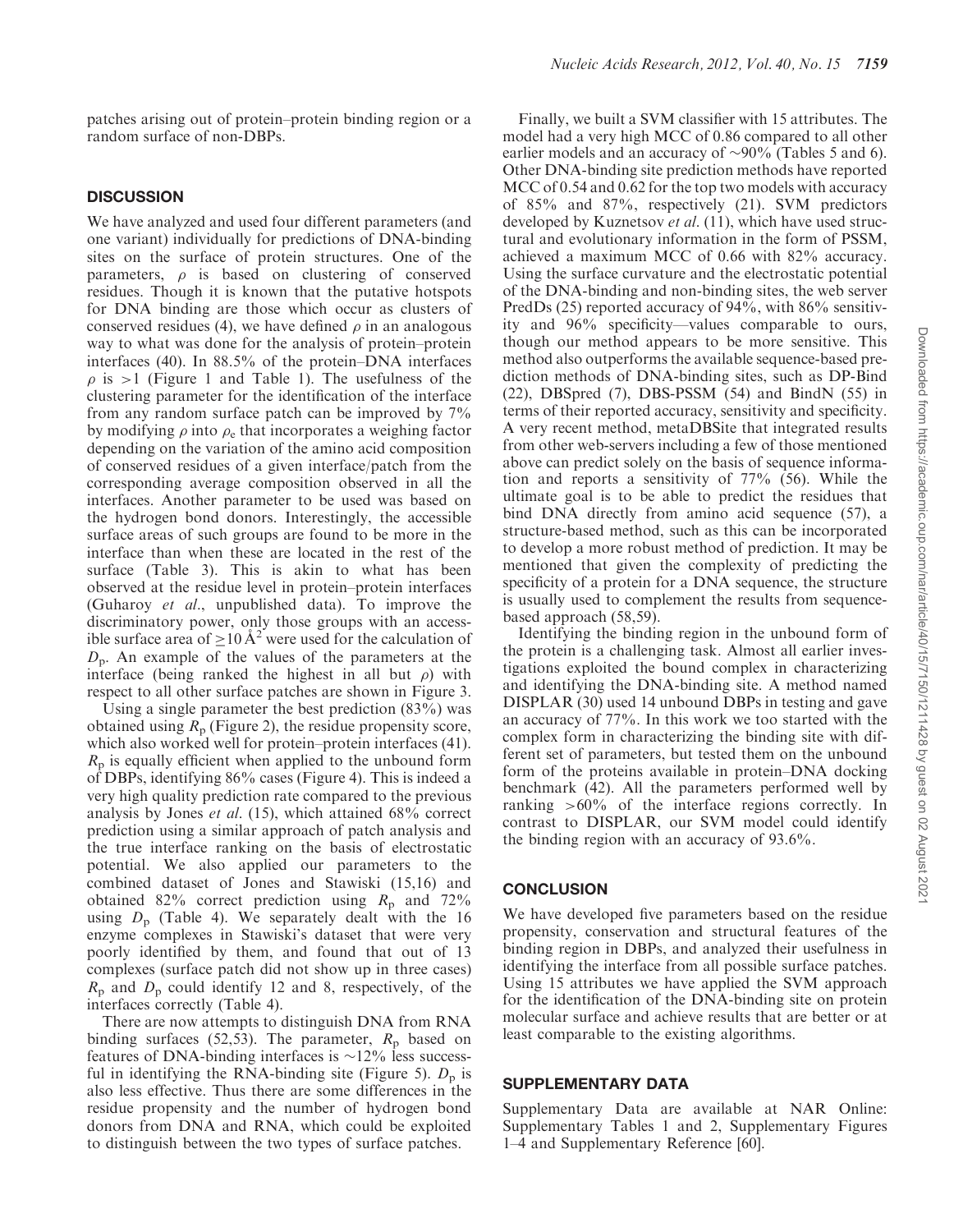## FUNDING

Department of Science and Technology, India (Research grant to P.C.); Council of Scientific and Industrial Research (fellowships to A.P. and M.G.); Department of Biotechnology (fellowships to S.D. and S.S.). Funding for open access charge: Department of Science and Technology, India.

*Conflict of interest statement*. None declared.

## **REFERENCES**

- 1. Berman,H.M., Westbrook,J., Feng,Z., Gilliland,G., Bhat,T.N., Weissig,H., Shindyalov,I.N. and Bourne,P.E. (2000) The protein data bank. *Nucleic Acids Res.*, 28, 235–242.
- 2. Nadassy,K., Wodak,S.J. and Janin,J. (1999) Structural features of protein–nucleic acid recognition sites. *Biochemistry*, 38, 1999–2017.
- 3. Jones,S., van Heyningen,P., Berman,H.M. and Thornton,J.M. (1999) Protein–DNA interactions: a structural analysis. *J. Mol. Biol.*, 287, 877–896.
- 4. Ahmad,S., Keskin,O., Sarai,A. and Nussinov,R. (2008) Protein– DNA interactions: structural, thermodynamic and clustering patterns of conserved residues in DNA-binding proteins. *Nucleic Acids Res.*, 36, 5922–5932.
- 5. Sathyapriya,R., Vijayabaskar,M.S. and Vishveshwara,S. (2008) Insights into protein- DNA interactions through structure network analysis. *PLoS Comput. Biol.*, 4, e1000170.
- 6. Biswas,S., Guharoy,M. and Chakrabarti,P. (2009) Dissection, residue conservation, and structural classification of protein-DNA interfaces. *Proteins*, 74, 643–654.
- 7. Ahmad,S., Gromiha,M.M. and Sarai,A. (2004) Analysis and prediction of DNA-binding proteins and their binding residues based on composition, sequence and structural information. *Bioinformatics*, 20, 477–486.
- 8. Xiong,Y., Liu,J. and Wei,D.Q. (2011) An accurate feature-based method for identifying DNA-binding residues on protein surfaces. *Proteins*, 79, 509–517.
- 9. Luscombe,N.M. and Thornton,J.M. (2002) Protein-DNA interactions: amino acid conservation and the effects of mutations on binding specificity. *J. Mol. Biol.*, 320, 991–1009.
- 10. Mirny,L.A. and Gelfand,M.S. (2002) Structural analysis of conserved base pairs in protein-DNA complexes. *Nucleic Acids Res.*, 30, 1704–1711.
- 11. Kuznetsov,I.B., Gou,Z., Li,R. and Hwang,S. (2006) Using evolutionary and structural information to predict DNA-binding sites on DNA-binding proteins. *Proteins*, 64, 19–27.
- 12. Xiong,Y., Xia,J., Zhang,W. and Liu,J. (2011) Exploiting a reduced set of weighted average features to improve prediction of DNA-binding residues from 3D structures. *PLoS One*, 6, e28440.
- 13. Mandel-Gutfreund,Y. and Margalit,H. (1998) Quantitative parameters for amino acid-base interaction: implications for prediction of protein-DNA binding sites. *Nucleic Acids Res.*, 26, 2306–2312.
- 14. Luscombe,N.M., Laskowski,R.A. and Thornton,J.M. (2001) Amino acid-base interactions: a three-dimensional analysis of protein–DNA interactions at an atomic level. *Nucleic Acids Res.*, 29, 2860–2874.
- 15. Jones,S., Shanahan,H.P., Berman,H.M. and Thornton,J.M. (2003) Using electrostatic potentials to predict DNA-binding sites on DNA-binding proteins. *Nucleic Acids Res.*, 31, 7189–7198.
- 16. Stawiski,E.W., Gregoret,L.M. and Mandel-Gutfreund,Y. (2003) Annotating nucleic acid-binding function based on protein structure. *J. Mol. Biol.*, 326, 1065–1079.
- 17. Reddy,C.K., Das,A. and Jayaram,B. (2001) Do water molecules mediate protein-DNA recognition? *J Mol. Biol.*, 314, 619–632.
- 18. Woda,J., Schneider,B., Patel,K., Mistry,K. and Berman,H.M. (1998) An analysis of the relationship between hydration and protein-DNA interactions. *Biophys. J.*, 75, 2170–2177.
- 19. Sarai,A. and Kono,H. (2005) Protein-DNA recognition patterns and predictions. *Annu. Rev. Biophys. Biomol. Struct.*, 34, 379–398.
- 20. Temiz,N.A. and Camacho,C.J. (2009) Experimentally based contact energies decode interactions responsible for protein-DNA affinity and the role of molecular waters at the binding interface. *Nucleic Acids Res.*, 37, 4076–4088.
- 21. Gao,M. and Skolnick,J. (2009) From nonspecific DNA-protein encounter complexes to the prediction of DNA-protein interactions. *PLoS Comput. Biol.*, 5, e1000341.
- 22. Hwang,S., Gou,Z. and Kuznetsov,I.B. (2007) DP-Bind: a web server for sequence-based prediction of DNA-binding residues in DNA-binding proteins. *Bioinformatics*, 23, 634–636.
- 23. Zhao,H., Yang,Y. and Zhou,Y. (2010) Structure-based prediction of DNA-binding proteins by structural alignment and a volume-fraction corrected DFIRE-based energy function. *Bioinformatics*, 26, 1857–1863.
- 24. Gao,M. and Skolnick,J. (2008) DBD-Hunter: a knowledge-based method for the prediction of DNA-protein interactions. *Nucleic Acids Res.*, 36, 3978–3992.
- 25. Tsuchiya,Y., Kinoshita,K. and Nakamura,H. (2005) PreDs: a server for predicting dsDNA-binding site on protein molecular surfaces. *Bioinformatics*, 21, 1721–1723.
- 26. Kumar,M.D., Bava,K.A., Gromiha,M.M., Prabakaran,P., Kitajima,K., Uedaira,H. and Sarai,A. (2006) ProTherm and ProNIT: thermodynamic databases for proteins and protein-nucleic acid interactions. *Nucleic Acids Res.*, 34, 204.
- 27. Tkachenko,M.Y., Boryskina,O.P., Shestopalova,A.V. and Tolstorukov,M.Y. (2010) ProtNA-ASA: protein-nucleic acid structural database with information on accessible surface area. *Int. J. Quantum Chem.*, 110, 230–232.
- 28. Chan,T.M., Wong,K.C., Lee,K.H., Wong,M.H., Lau,C.K., Tsui,S.K.W. and Leung,K.S. (2011) Discovering approximate-associated sequence patterns for protein–DNA interactions. *Bioinformatics*, 27, 471–478.
- 29. Wang,L. and Brown,S.J. (2006) BindN: a web-based tool for efficient prediction of DNA and RNA binding sites in amino acid sequences. *Nucleic Acids Res.*, 34, W243–W248.
- 30. Tjong,H. and Zhou,H.X. (2007) Displar DISPLAR: an accurate method for predicting DNA-binding sites on protein surfaces. *Nucleic Acids Res.*, 35, 1465–1477.
- 31. Zakrzewska,K., Bouvier,B., Michon,A., Blanchet,C. and Lavery,R. (2009) Protein-DNA binding specificity: a grid-enabled computational approach applied to single and multiple protein assemblies. *Phys. Chem. Chem. Phys.*, 11, 10712–10721.
- 32. Langlois,R.E. and Lu,H. (2010) Boosting the prediction and understanding of DNA-binding domains from sequence. *Nucleic Acids Res.*, 38, 3149–3158.
- 33. Dror,I., Shazman,S., Mukherjee,S., Zhang,Y., Glaser,F. and Mandel-Gutfreund,Y. (2011) Predicting nucleic acid binding interfaces from structural models of proteins. *Proteins*, 12 October 2011 (doi: 10.1002/prot.23214; epub ahead of print).
- 34. Chakrabarti,P. and Janin,J. (2002) Dissecting protein–protein recognition sites. *Proteins*, 47, 334–343.
- 35. Hubbard,S.J. (1992) *NACCESS: Program for Calculating Accessibilities. Department of Biochemistry and Molecular Biology*. University college of London, London, UK.
- 36. Lee,B. and Richards,F.M. (1971) The interpretation of protein structures: estimation of static accessibility. *J. Mol. Biol.*, 55, 379–400.
- 37. Sander,C. and Schneider,R. (1993) The HSSP database of protein structure–sequence alignments. *Nucleic Acids Res.*, 21, 3105–3109.
- 38. Guharoy,M. and Chakrabarti,P. (2005) Conservation and relative importance of residues across protein-protein interfaces. *Proc. Natl Acad. Sci. USA*, 102, 15447–15452.
- 39. Schueler-Furman,O. and Baker,D. (2003) Conserved residue clustering and protein structure prediction. *Proteins*, 52, 225–235.
- 40. Guharoy,M. and Chakrabarti,P. (2010) Conserved residue clusters at protein-protein interfaces and their use in binding site identification. *BMC Bioinformatics*, 11, 286.
- 41. Bahadur,R.P., Chakrabarti,P., Rodier,F. and Janin,J. (2004) A dissection of specific and non-specific protein-protein interfaces. *J. Mol. Biol.*, 336, 943–955.
- 42. van Dijk,M. and Bonvin,A.M.J.J. (2008) A protein–DNA docking benchmark. *Nucleic Acids Res.*, 36, e88.